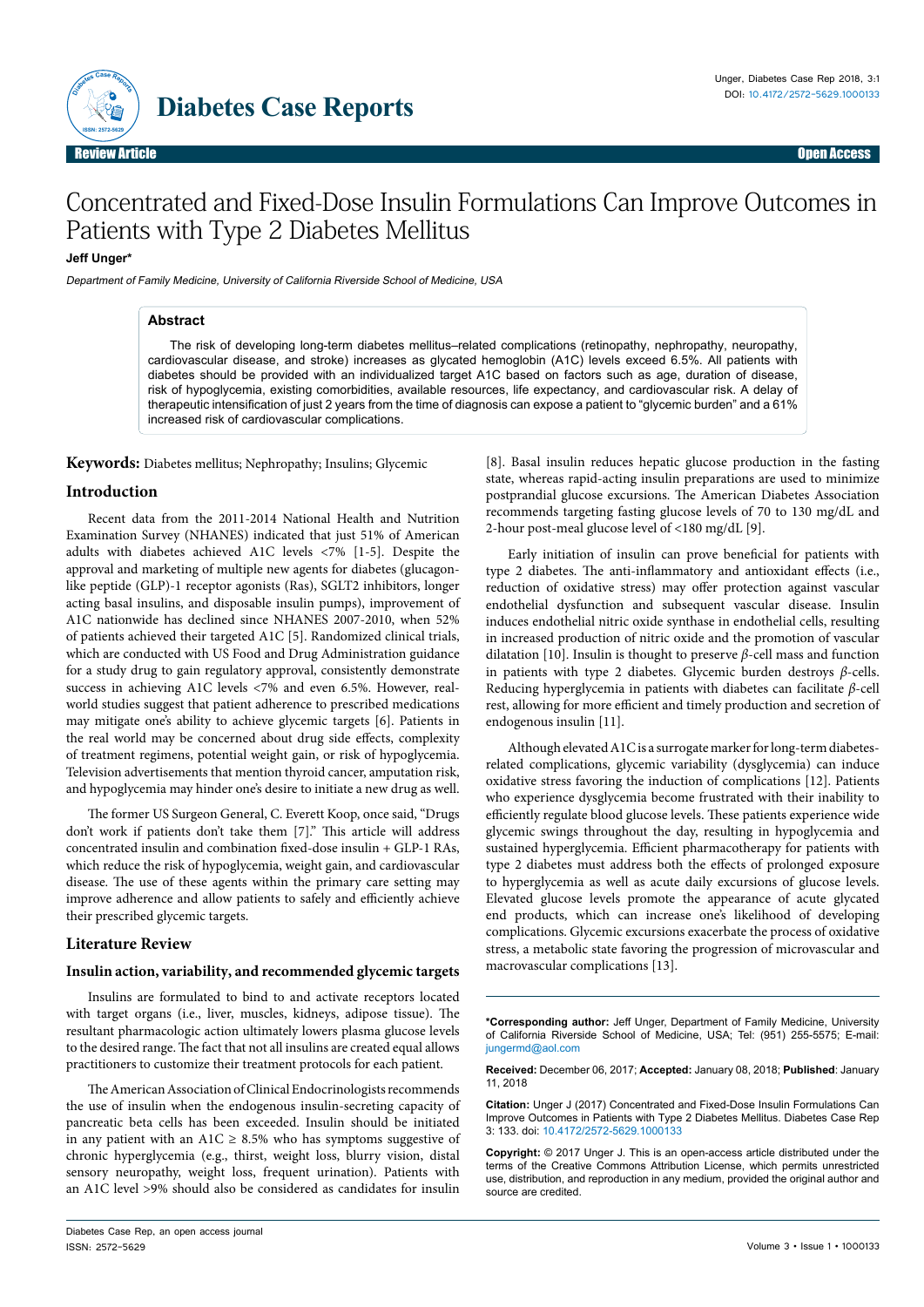**Citation:** Unger J (2017) Concentrated and Fixed-Dose Insulin Formulations Can Improve Outcomes in Patients with Type 2 Diabetes Mellitus. Diabetes Case Rep 3: 133. doi: 10.4172/2572-5629.1000133



| <b>Insulin</b>                | Within-subject variability* |
|-------------------------------|-----------------------------|
| <b>NPH</b>                    | 68                          |
| Glargine U-100                | 48                          |
| Detemir                       | 27                          |
| (Concentrated) Glargine U-300 | 34.8                        |
| Degludec                      |                             |

**Table 1:** Basal insulin coefficients of variability.

Ideal basal insulins should be simple to initiate and titrate, resulting in minimal glycemic variability, as well as providing prolonged duration of action while reducing one's risk of hypoglycemia and weight gain. In addition, insulins should not increase one's risk of cardiovascular disease, especially in patients who have already experienced a stroke or myocardial infarction. Table 1 provides the coefficients of variability of available basal insulins [14-16]. The lower the variability, the less likelihood of developing treatment-emergent hypoglycemia, as noted in the Figures 1a and 1b.

\*Percentage within-subject variability based on glucose infusion rates and area under the curve. Patients receive 4 single subcutaneous doses of 0.4 U/kg under euglycemic glucose clamp conditions on 4 study days. NPH=Neutral Protamine Hagedorn.

A patient is using an insulin with a high coefficient of variability. Glucose levels demonstrate "dysglycemia" (A). Increasing the basal insulin further is likely to increase the risk of hypoglycemia, which will reduce adherence to the prescribed treatment regimen (B). The use of basal insulin formulations with low glycemic variability will allow patients to achieve their fasting blood glucose targets more efficiently, with less fear of hypoglycemia [17].

## **New insulin formulations**

Advances in basal insulin formulations have provided clinicians and patients with options that provide favorable pharmacokinetic (insulin absorption) and pharmacodynamic (glucose lowering) properties. Newer insulins have flatter, peakless action profiles that demonstrate less variability and a longer duration of action, allowing for flexible dosing. The risk of nocturnal and diurnal hypoglycemia is subsequently reduced. Insulin preparations do not appear to increase cardiovascular risk [18,19]. Patients may also safely combine a GLP-1 RA as either a separate injection or as a component of a fixed-ratio drug. The use of fixed-drug combinations may improve adherence and allow patients to achieve their metabolic targets [20].

## **Glargine U-300**

Glargine U-300 is a long-acting insulin containing 300 units/mL of

insulin glargine. As a concentrated insulin, glargine U-300 contains 3 times as much insulin per mL as glargine U-100, allowing for a lower volume of injected insulin. Glargine U-300 was detectable at 32 hours post-injection with 0.4 units/kg dosing compared with 28 hours with glargine U100 dosing [21]. At 0.4 u/kg, U-300 has 14% less variability than U-100, allowing clinicians to titrate the insulin to target lower fasting glucose levels without risking hypoglycemia [15].

Page 2 of 4

#### **Degludec U-100 and U-300**

Within the insulin pen, insulin degludec is formulated as "insulin diheximers." Once injected, the diheximers form multiheximer chains within the subcutaneous depot, held together by zinc and phenol. As the zinc dissociates, the multiheximers form insulin monomers, which pass into the capillaries and are carried via albumin to insulin receptors at target organ sites. Degludec U-200 contains as much insulin as degludec U-100 in just one-half the injection volume. The 2 insulins are bioequivalent, and they lower glucose levels at the same rate. Degludec appears to have the lowest coefficient of variability of all insulins, allowing ambitious dosing to targeted fasting glucose levels, with less likelihood of nocturnal and overall hypoglycemia compared with insulin glargine [22]. Due to the prolonged duration of action (42 hours), degludec may be dosed at any time of the day, which may improve adherence for patients who are shift workers, travel frequently, or have difficulty remembering to dose their basal insulin [23].

#### **U-500 regular insulin**

Regular insulin U-500 is structurally identical to human insulin. Because the drug is formulated as 500 units/mL, this insulin is 5 times as potent as regular insulin U-100 [24]. U-500 is indicated for patients with type 1 or type 2 diabetes, requiring more than 200 units of insulin daily. The concentrated insulin is delivered in a lower injection volume, which improves the drug's absorption from the subcutaneous depot. U-500 has a slower onset of action (60 minutes) compared with rapidacting prandial insulins. The peak onset of action is 2 to 4 hours postinjection, and the duration of action is 4 to 6 hours [16].U-500 can be dosed as prandial insulin, using a pen injector 30 to 45 minutes prior to eating.

#### **Insulin Lispro U-200**

Prandial insulin lispro U-200 contains 200 units of rapid acting insulin per mL compared with insulin lispro U-100, which contains 100 units/mL. Thus, U-200 is twice as concentrated as U-100, allowing patients requiring >20 units of insulin per meal to inject less volume [25]. The pharamacokinetic and pharmacodynamic effects of both lispro U-200 and lispro U-100 are equivalent [25].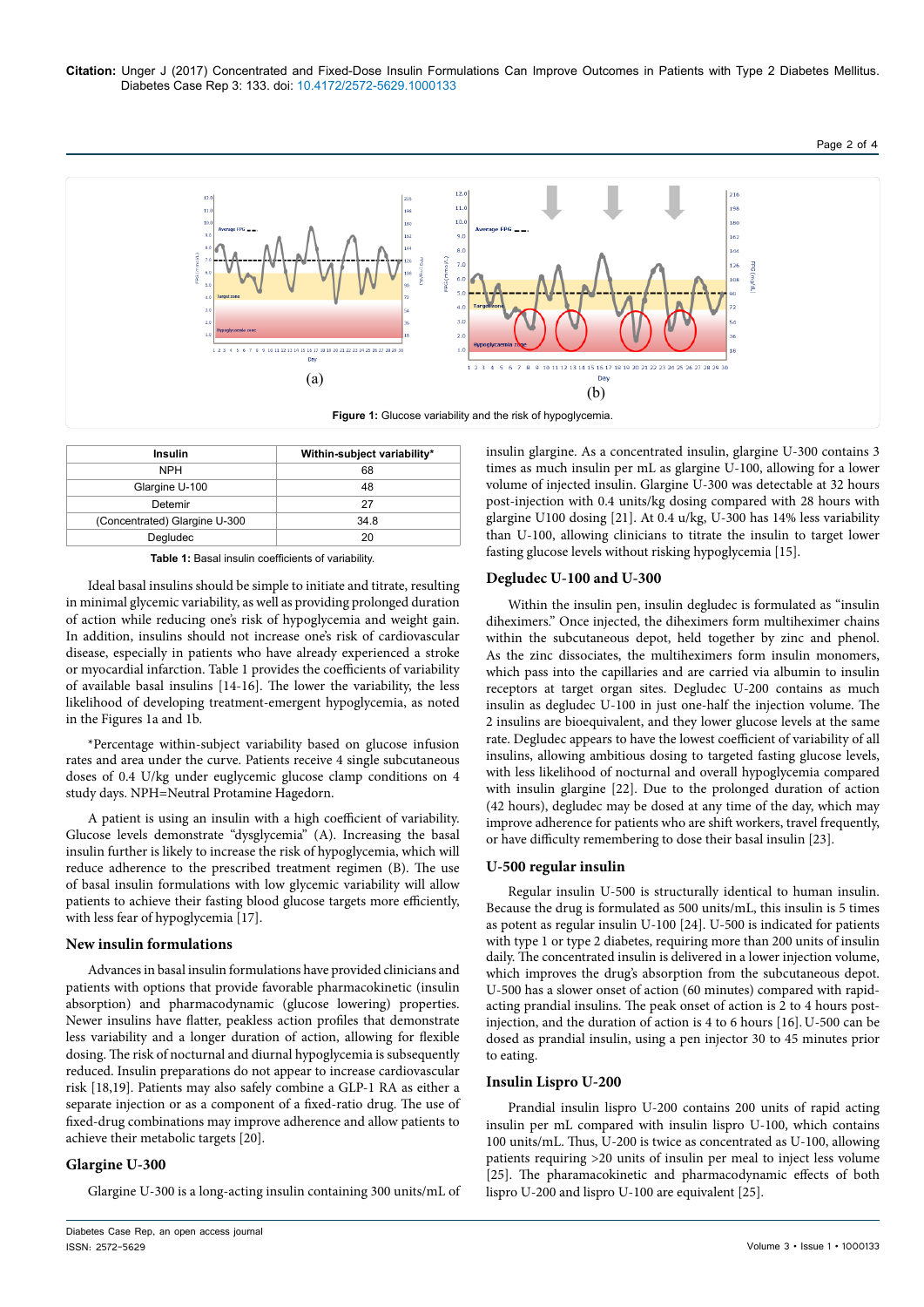## Page 3 of 4

| Condition                                                                         | <b>Rationale</b>                                                                                                                                                                                                                         | <b>Product of choice</b>                                                              |
|-----------------------------------------------------------------------------------|------------------------------------------------------------------------------------------------------------------------------------------------------------------------------------------------------------------------------------------|---------------------------------------------------------------------------------------|
| Nocturnal hypoglycemia                                                            | Needs peak-less (flat) basal insulin profile<br>Insulins with lower glycemic variability will allow safer titration to fasting<br>glucose levels without risk of hypoglycemia                                                            | Glargine U-300, Degludec U-100 or U200                                                |
| Severe insulin resistance requiring the use of<br>>200 units of insulin daily     | High-potency concentrated insulin can result in a low volume subcutaneous<br>insulin depot<br>U500 insulin is 5 times as potent as U100 insulin, with one-fifth the injection<br>volume<br>Insulin resistance requires high-dose insulin | Regular U500 insulin                                                                  |
| Patient requires >80 units of basal insulin per<br>injection                      | Concentrated insulin formulations have been developed to address the need<br>for higher dose insulin delivery of a single daily injection                                                                                                | Degludec U-200, Glargine U-300                                                        |
| Patient requires flexible daily dosing due to<br>work schedule or frequent travel | Degludec can be administered daily at any time of day, with injection timing<br>varied, without compromising glycemic control or safety                                                                                                  | Insulin degludec U-100 or U-200                                                       |
| Patient requires >20 units of prandial insulin                                    | Lowers cost; low-volume insulin reduces the number of pen requirements monthly                                                                                                                                                           | Lispro U-200                                                                          |
| Postprandial and fasting glucose coverage is<br>needed                            | Fixed-dose combination therapy with insulin + GLP-1 receptor agonist can<br>reduce total daily dose of insulin, risk of weight gain associated with insulin<br>use, and provide coverage for postprandial excursions                     | Insulin degludec + liraglutide (100/3.6),<br>Insulin glargine + lixisenatide (100/33) |

**Table 2:** Rationale for use of concentrated insulins.

| <b>Metabolic target</b>  | <b>Basal insulin</b>                                                         | GLP-1 RA                                                                                                       | <b>Combination therapy</b>                                                                                                                                                                                                                     |
|--------------------------|------------------------------------------------------------------------------|----------------------------------------------------------------------------------------------------------------|------------------------------------------------------------------------------------------------------------------------------------------------------------------------------------------------------------------------------------------------|
| Beta-cell function       | Rests beta cells, relieves<br>glucotoxicity                                  | Improves beta-cell function<br>May restore beta-cell mass                                                      | Additive improvement in prandial and postprandial glucose levels<br>with lower total daily dose of insulin required                                                                                                                            |
| Alpha-cell function      | Reduces glucagon                                                             | Reduces glucagon                                                                                               | Additive improvement in glucagon secretion results in lower fasting<br>and postprandial glucose levels<br>Diabetes is a bi-hormonal disorder; too much glucagon produced by<br>the alpha cell and too little insulin secreted by the beta cell |
| Glucose control          | Targets fasting blood glucose                                                | Targets primarily postprandial<br>glucose                                                                      | Lower fasting and postprandial glucose levels<br>Improved A1C                                                                                                                                                                                  |
| Weight                   | Tends to increase                                                            | Tends to decrease                                                                                              | Less weight gain noted with combination                                                                                                                                                                                                        |
| Hypoglycemia risk        | Increase risk                                                                | Lower risk                                                                                                     | Lower risk due to reduced insulin dose requirements when<br>combined with a GLP-1 RA                                                                                                                                                           |
| Cardiovascular (CV) risk | Insulin does NOT increase<br>cardiovascular risk, nor is the risk<br>reduced | Liraglutide <sup>a</sup> and semaglutideb,c<br>reduce CV risk. Other GLP-1 RAs<br>are neutral at reducing risk | Studies have not been performed assessing the CV risk in fixed-<br>dose combination therapies, only as individual interventions                                                                                                                |

**Table 3:** Combination of basal insulin and GLP-1 receptor agonists.

Table 2 presents concentrated insulin or fixed-insulin combination, which might be appropriate for patients with type 2 diabetes.

# **Fixed-dose combinations (Basal insulin and GLP-1 receptor agonists)**

The combination of basal insulin analogues with a glucagonlike GLP-1 RA is intriguing. Basal insulin essentially targets hepatic glucose production, which is excessive in patients with type 2 diabetes. However, the use of basal insulin may result in weight gain and/or hypoglycemia, which affects adherence [26]. The GLP-1 RAs typically target postprandial glucose excursions by decreasing the excretion of endogenous glucagon, a counterregulatory hormone, which induces hepatic glucose production [27]. Patients using GLP-1 RAs tend to lose weight. Because this class of drugs is "glucose dependent," the glucoselowering effects in patients with lower blood glucose levels is reduced. Thus, patients tend to experience less hypoglycemia. Liraglutide, a GLP-1 RA, has demonstrated a 22% reduction in cardiovascular mortality [28]. However, extrapolation of cardiovascular outcomes in fixed-dose combinations cannot be inferred without having trials specific to the dual-therapy option [28-30].

Table 3 lists the features of basal insulin plus GLP-1 RAs, which makes their combination therapies attractive in patients with type 2 diabetes.

## **Discussion**

The treatment of type 2 diabetes is complicated not by only the chronic progressive nature of the disease but the multiple "core" defects that must be addressed. Patients with diabetes experience beta-cell failure, increased insulin resistance due to hepatic glucose production, and a reduced glucose uptake in the muscle and fat cells. The kidneys absorb excessive amounts of glucose in the face of hyperglycemia and even produce glucose in the form of gluconeogenesis. Due to the reduction in circulating insulin, fat cells produce excessive amounts of free fatty acid, which further increases hepatic glucose production. Feelings of satiety are reduced in patients with type 2 diabetes, resulting in overconsumption of nutrients and weight gain. Native GLP-1 (a gut hormone released in response to a carbohydrate load) is either reduced or its action is compromised at the receptor site, resulting in a reduction in prandial insulin production and excess glucagon production from the pancreatic alpha cells. The use of concentrated insulins, as well as new insulins with more favorable pharmacokinetic and pharmacodynamic profiles, may profoundly improve glycemic control in patients with diabetes. Fixed-dose combinations that employ basal insulin plus a GLP-1 RA appear to be a rationale choice for patients who require better postprandial glucose coverage.

## **Conclusion**

Patients who are nonadherent to a treatment regimen may benefit from concentrated or combination therapies. Adherence is likely to improve fasting and postprandial glucose control, allowing patients to successfully achieve their targeted A1C level and reduce their glycemic burden. Using insulins with less variability and risk of hypoglycemia will also improve adherence. Because 90% of all patients with diabetes are managed within the primary care setting, the treatment of diabetes must be intensified within our environment. Early and successful treatment of these complex individuals will likely improve long-term outcomes and our patients' quality of life.